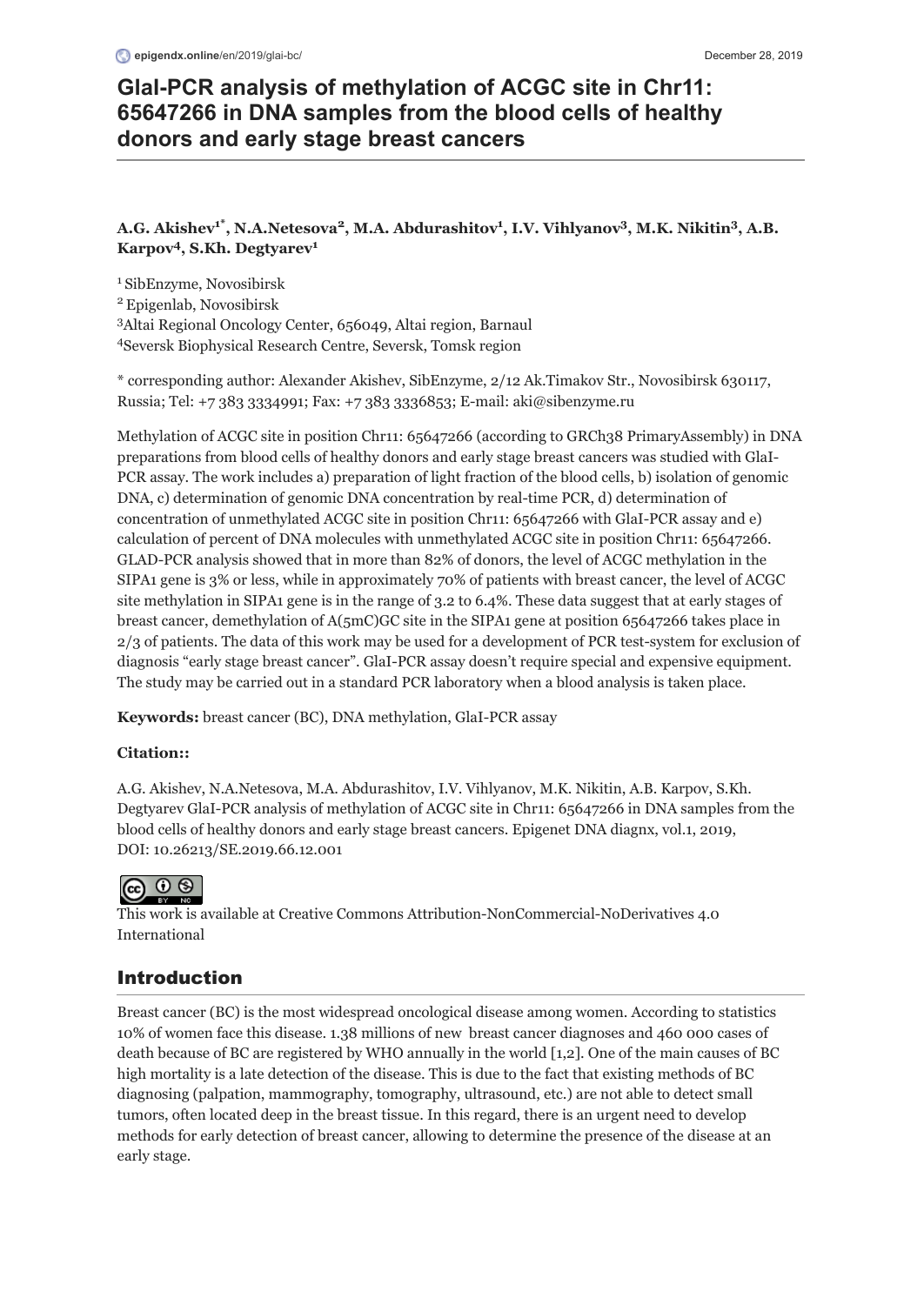Currently, one of the most promising areas of cancer diagnostics is epigenetic DNA diagnostics, in particular, determining the methylation status of certain cytosine bases in the regulatory elements of genes in blood DNA preparations. When a tumor is formed, the methylation status of these cytosines is changed; this change can be either demethylation of 5-methylcytosine or methylation of cytosine. The process of changing the methylation status occurs at the early stages of the disease [3,4] and makes this feature particularly valuable in terms of diagnostic potential.

De novo DNA methylation, including aberrant methylation, is carried out by Dnmt3a and Dnmt3b DNA methyltransferases, which recognize site RCGY and modify the internal CG dinucleotide to form the R(5mC)GY sequence in both DNA strands [5], where R is A or G, Y – T or C,  $5mC - 5$  – methylcytosine. The methylation status of these sites is maintained after the DNA replication by Dnmt1 DNA methyltransferase. The methyl-dependent site-specific DNA endonuclease GlaI recognizes namely  $R(5mC)$ <sup>-</sup> GY site and cleaves it as indicated by the arrow [6], which makes it a convenient tool for identifying *de novo* methylated sites in human DNA.

Based on the GlaI enzyme, we developed a method of real time GlaI-PCR assay that allows to detect the presence of DNA molecules with unmethylated RCGY site located inside the human genome fragment being studied [7]. GlaI-PCR analysis is performed in two stages and includes a) DNA hydrolysis by the GlaI enzyme and b) real-time PCR from genomic primers bordering the analyzed RCGY site. The use of a fluorescently labeled probe that is complementary to the DNA region between genomic primers significantly increases the specificity of real-time PCR.

GLAD-PCR analysis showed that in more than 82% of donors, the level of ACGC methylation in the SIPA1 gene is 3% or less, while in approximately 70% of patients with breast cancer, the level of ACGC site methylation in SIPA1 gene is in the range of 3.2 to 6.4%. These data suggest that at early stages of breast cancer, demethylation of A(5mC)GC site in the SIPA1 gene at position 65647266 takes place in 2/3 of patients.

The obtained data may be used to develop a PCR test system that allows to exclude diagnosis "breast cancer at early stages" and includes: a) real-time PCR to determine the molar concentration of the DNA preparation [7] from the light fraction of blood cells [8], b) GlaI-PCR assays to determine the concentration of the unmethylated ACGC site in the 11th chromosome at position 65647266, c) determination of proportion of the unmethylated site in the analyzed DNA preparation.

# Materials and Methods

## Materials

We used bidistilled water, normal saline for injection (JSC "Krasfarma", Krasnoyarsk), phenol (JSC "Reactiv", Novosibirsk), chloroform (JSC "Reactiv", Novosibirsk), isoamyl alcohol (JSC "Reactiv", Novosibirsk), RNAse A (OOO "Samson-Med", St. Petersburg), SDS ("Helicon", Moscow). GLAD-PCR assay Kit, a kit for DNA purification from a light fraction of blood cells, proteinase K, λ DNA, DNA of Raji and U-937 cell lines, restriction endonuclease MspI, Taq I, VspI and buffers – produced by SibEnzyme Ltd. (Novosibirsk, Russia). In the control experiments, genomic DNA from the liver of male A / He mice aged 5-6 months was used. The mouse DNA was isolated as described previously [9]. VspI hydrolysate of DNA from Raji human cell line was obtained by digestion of 10 µg of Raji DNA with VspI in 300 µl of SE-Buffer W at 37ºC for 1 hour followed by phenol-chloroform purification as described previously [9]. DNA samples isolated from a light fraction of blood cells of 19 patients with breast cancer and 28 conditionally healthy donors were studied. Preparation of a light fraction of blood cells and DNA purification were performed as described in the manufacturer's Protocol [8] with some modifications

## Methods

Peripheral blood sampling was performed from the cubital vein in the morning on an empty stomach. When collecting blood, Vacuette, 38 x 0.8 mm, 21Gx11 / 2 needles and 9 ml Vacuette tubes with EDTA (EDTA K2 or EDTA K3) were used. Blood vacuuming unit (immediately after collection) was carefully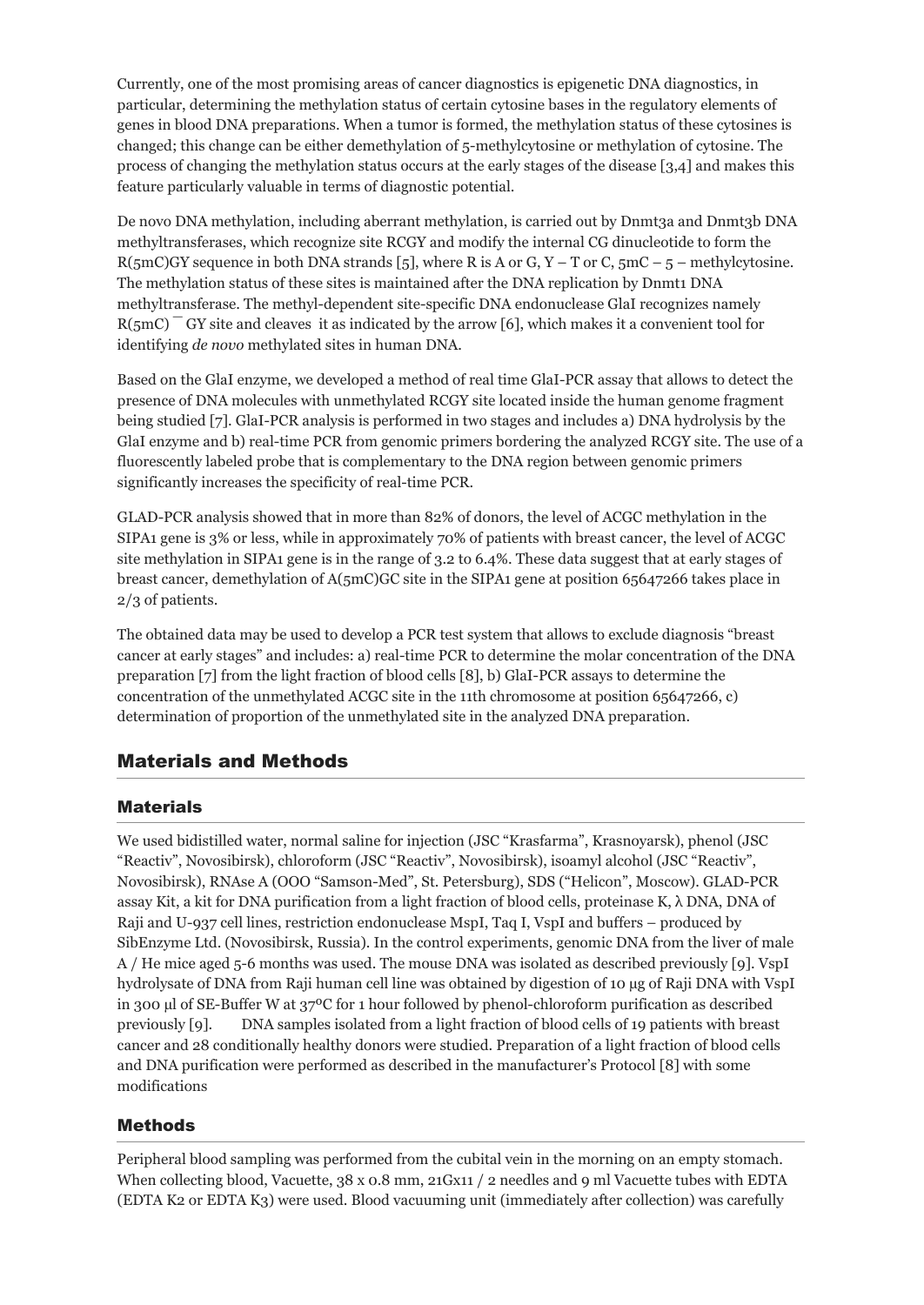turned 7-8 times and centrifuged for 3 minutes at 1000 g in an ELMI CM-6MT centrifuge (Latvia). Plasma was carefully collected from each Vacuette tube by pipette with a cut off filter tip into a 15 ml graduated tube, trying to avoid stirring up the blood cell sediment and red blood cell trapping. The tubes were balanced in pairs with saline and centrifuged for 10 minutes at 1000g (ELMI). The supernatant was collected by pipette and discarded. 3 ml of normal saline was added to the each tube. The precipitate was carefully suspended by pipette with a cut off tip. Then 10 ml of normal saline was added to the each tube, gently mixed by inverting and centrifuged for 10 minutes at 1000g (ELMI). The supernatant was collected by pipette and discarded. The resulting cell pellet was stored at -20°C. DNA was isolated from precipitate as described below, either immediately after its preparation or after storage at -20°C.

DNA isolation from the precipitate was carried out with the K008S (SibEnzyme) kit for isolation of DNA from a light fraction of the blood cells according to the manufacturer's protocol. 1.6 ml of solution No. 1 was added to the precipitate blood cells in the test tube. The sediment was suspended by pipetting to small fragments within 1-2 minutes. The obtained suspension  $({\sim}1.7 \text{ ml})$  was divided equally and the halves were placed in two 2 ml tubes, the tubes were incubated for 30 minutes in a thermostat at 55 °C. During this time the tubes were occasionally mixed by inverting to completely dissolve the fine particles. Then 300 μl of solution No. 2 were added to each tube, the tubes were gently mixed by turning 2-3 times, placed in a freezer at -20  $\degree$  C for 7 minutes and centrifuged for 7 minutes at 13,000 rpm (Eppendorf). The supernatant from the each tube  $({\sim}$  1 ml) was collected in a new 2 ml tube, 900 μl of solution No. 3 was added to the tube, the mixture was mixed by turning the tubes 3 times. Then the tubes were centrifuged for 5 minutes at 13,000 rpm (Eppendorf). The supernatant was carefully collected by pipette and removed.

The precipitate was washed out in 500 µl of 70% ethanol by turning the tubes 3-4 times and was centrifuged for 1 minute at 13,000 rpm (Eppendorf). The supernatant was carefully collected by pipette (without leaving a liquid in a tube) and removed. The DNA precipitate washing out with 70% ethanol was repeated one more time. Then the precipitate was dried – open tubes were put on the desktop for 10-15 minutes.

The DNA precipitates in 2 tubes (from the same blood cells sample) were dissolved in a mixture of 450 μl of water and 10 μl of TE buffer. 55 µl of 10xSE-buffer Y, 2 µl of Taq I restriction enzyme and 3 µl of RNAse A were added to the obtained DNA solution. The tube was mixed and incubated at 65ºС for 40 min.

After incubation the tubes were cooled to room temperature and phenol-chloroform purification was performed as described previously [10]. An equal volume of phenol impregnated with 10 mM Tris-HCl , pH 8.0 was added to the DNA solution. The mixture was mixed intensively and centrifuged for 3 minutes at 12,000 rpm (Eppendorf). The upper aqueous phase was collected into a new 2 ml tube (not capturing interphase) and an equal volume of phenol – chloroform – isoamyl alcohol (ratio 25:24:1) were added to it. The mixture was mixed intensively and centrifuged for 3 minutes at 12,000 rpm (Eppendorf). The upper aqueous phase was collected into a new 2 ml tube and an equal volume of chloroform-isoamyl alcohol (ratio 24:1) were added to it. The mixture was mixed intensively and centrifuged for 3 minutes at 12,000 rpm (Eppendorf). The upper aqueous phase was collected into a new 2 ml tube and extraction with chloroform-isoamyl alcohol mixture was performed one more time. The upper aqueous phase was collected into a new 2 ml tube and 0.1 volume of 3 M potassium-acetate (pH 7.0) and 2.5 volume of 96% ethanol were added to it. The mixture was mixed and left for one hour at -20ºС. In an hour the mixture was centrifuged for 5 minutes at 13,000 rpm (Eppendorf). The supernatant was carefully collected by pipette (without leaving a liquid in a tube) and removed. The precipitate was washed in 300 µl of 70% ethanol (as described above) two times. The supernatant was carefully collected by pipette (without leaving a liquid in a tube) and removed. The sediment was dried on the table 10 – 15 minutes, dissolved in 400 μl of TE buffer and its concentration was determined on a spectrophotometer «NanoVue Plus» (GE Healthcare, Great Britain). In case of a high concentration of the obtained DNA preparations (more than 30 ng/μl), they were diluted with TE buffer to approximately 30 ng/μl.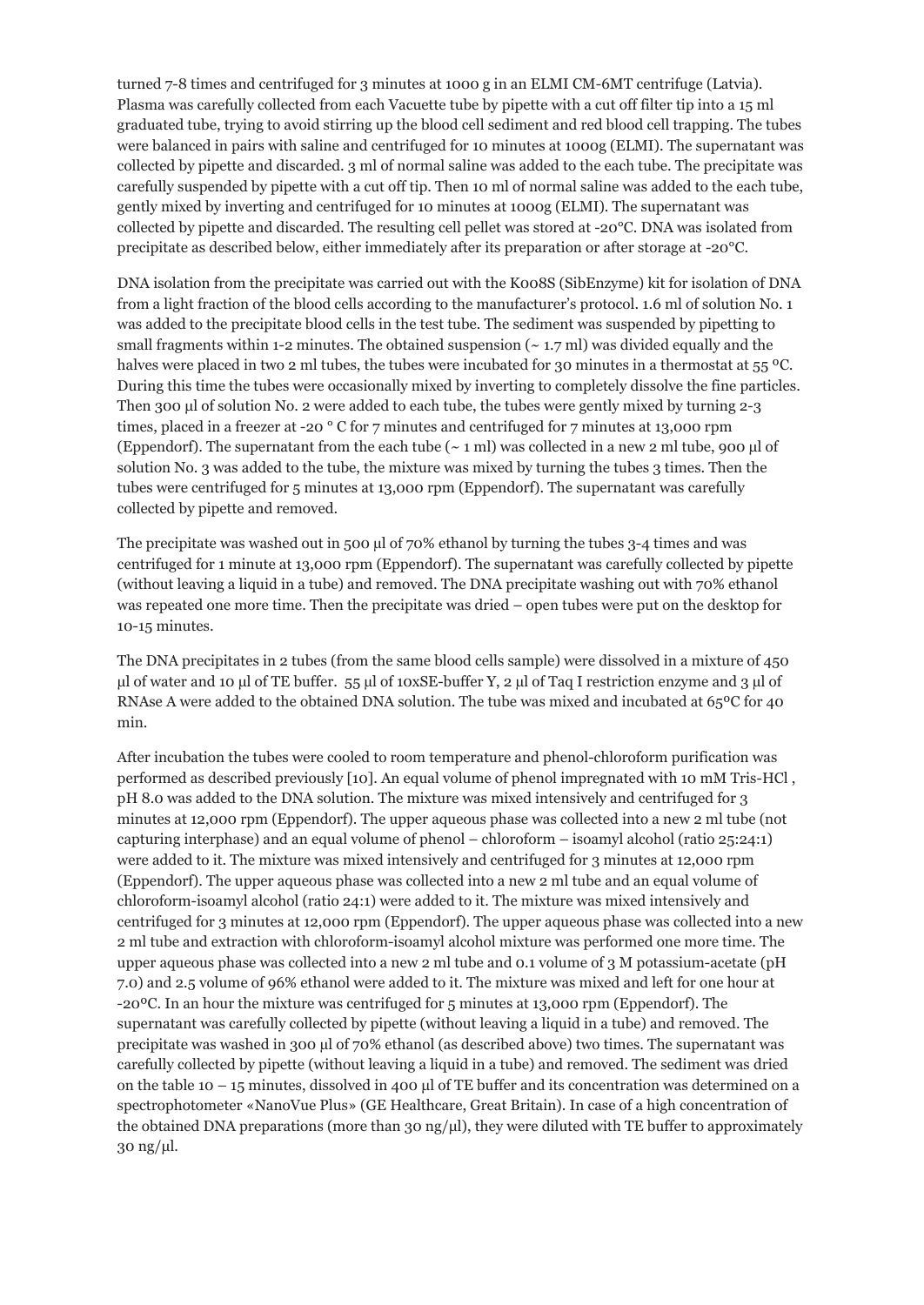The obtained pellets of a light fraction of the blood cells of patients with breast cancer were kept at -20 C. Patients with breast cancer were at the clinical stage of the disease as follows: 12 patients had a stage of disease 1a (T1N0M0), 5 patients had a stage 2a (T2N0M0) and 2 patients had a stage 2b (T2N1M0). Informed consent to participate in the study was obtained from all donors of biological material.

 **Determination of the concentration of SIPA1 gene fragment and the ACGC site in the 11th chromosome at position 65647266** was performed by real-time PCR in standard 96-well plates with the GlaI-PCR assay kit ("SibEnzyme"). Using this kit, the concentration of molecules containing a fragment of the 11th chromosome at the position 65647215-65647307, as well as the concentration of unmethylated ACGC site in the 11th chromosome at the position 65647266, was determined in each of the studied DNA preparations of the light fraction of blood cells. The study of each DNA sample was carried out in triplets. In case of analysis of N DNA preparations, a reaction mixture was prepared for the analysis of 2N DNA preparations. 1 μl of the obtained DNA preparation and 14 μl of water were added to a tube with the reaction mixture for each triplet. As a result, about 9 ng of DNA (approximately 3000 copies of haploid genome) or less, depending on the concentration of the obtained DNA preparation, was in each PCR well. As a rule a reaction mixture was prepared for the analysis of 12 DNA preparations presented in duplicates ( $24$  test tubes  $-72$  wells in PCR), mouse DNA (3 wells in PCR) and for construction of a calibration line (5 test tubes – 15 wells in PCR). To prepare the calibration curve (standard curve), VspI hydrolysate of DNA from Raji human cell line was used. The concentration of DNA standard was determined by measuring the optical density at a wavelength 260 nm. Raji DNA standards were prepared as described below. Five calibration tubes and one control tube were prepared as follows:

26 μl of water was added to tube 1;

15 μl of water was added to tubes 2, 3, 4, 5.

14 μl of water was added to tube 6.

4 μl of VspI hydrolysate of Raji DNA at a concentration 18 ng/μl was added to tube 1, mixed by pipetting up and down, with following quick spin-down in a microcenrifuge.

15 μl of the DNA solution from tube 1 were transferred to tube 2 and gently mixed.

15 μl of the DNA solution from tube 2 were transferred to tube 3 and gently mixed.

15 μl of the DNA solution from tube 3 were transferred to tube 4 and gently mixed.

15 μl of the DNA solution from tube 4 were transferred to tube 5 and gently mixed.

15 μl of the DNA solution from tube 5 were removed.

1 μl of mouse liver DNA solution at a concentration of 18 ng/μl was added to tube 6 and gently mixed. All the tubes were centrifuged to get rid of the drops.

A solution A was prepared as follows (calculation is provided per one triplet): 4,2 μl of water, 2,3 μl of 10xTMN buffer, 0,03 μl of lambda DNA (18 ng/μl), 0,2 μl of BSA (10 mg/ml), 0,1 μl of βmercapthethanol at a concentration 0,2 M and 0,12 μl MspI restriction enzyme (20 units/ μl) . The solution A was mixed, then 6,6 μl of the solution A was added to each tube with DNA sample and to the each calibration tubes. The tubes were incubated 30 minutes at  $37^{\circ}$ C followed by heating 15 minutes at 65 C and quick spin-down in a microcenrifuge. 0

The reaction mixture B was prepared from components of the GlaI-PCR analysis kit and contained (based on 1 triplet) 8.0 µl of water, 0.85 µl of 10xTMN buffer, 0.01 µl of lambda phage DNA (18ng/µl), 0.09 µl of BSA (10 mg/ml), 0.05 µl of β-mercaptoethanol (0,2M) and 0.08 µl of MD DNA endonuclease  $(20ed/\mu l).$ 

After incubation and heating at  $65^{\circ}$ C (see above) 8.6 µl of reaction mixture B were added to each tube and incubated for 40 min at  $37^{\circ}$ C. Tubes were shortly spun down in a microcenrifuge.  $30.2 \mu$  of reaction mixture containing (per 1 triplet) 20.8 µl of water, 6.3 µl of 10xGLAD buffer, 0.6 µl of BSA (10 mg/ml), 1.2 µl of dNTP (10 mM each), 2.4 µl of mixture of primers and probe (10 µM each) and 0.4 µl of SP-Taq DNA polymerase (5  $u/\mu$ ) was added to each tube. After mixing, the contents of each tube (60  $\mu$ ) were dispensed into the wells of the PCR plate (20 µl in each). PCR plate were sealed, centrifuged and placed in PCR-machine "CFX-96" (Bio-Rad Laboratories, USA).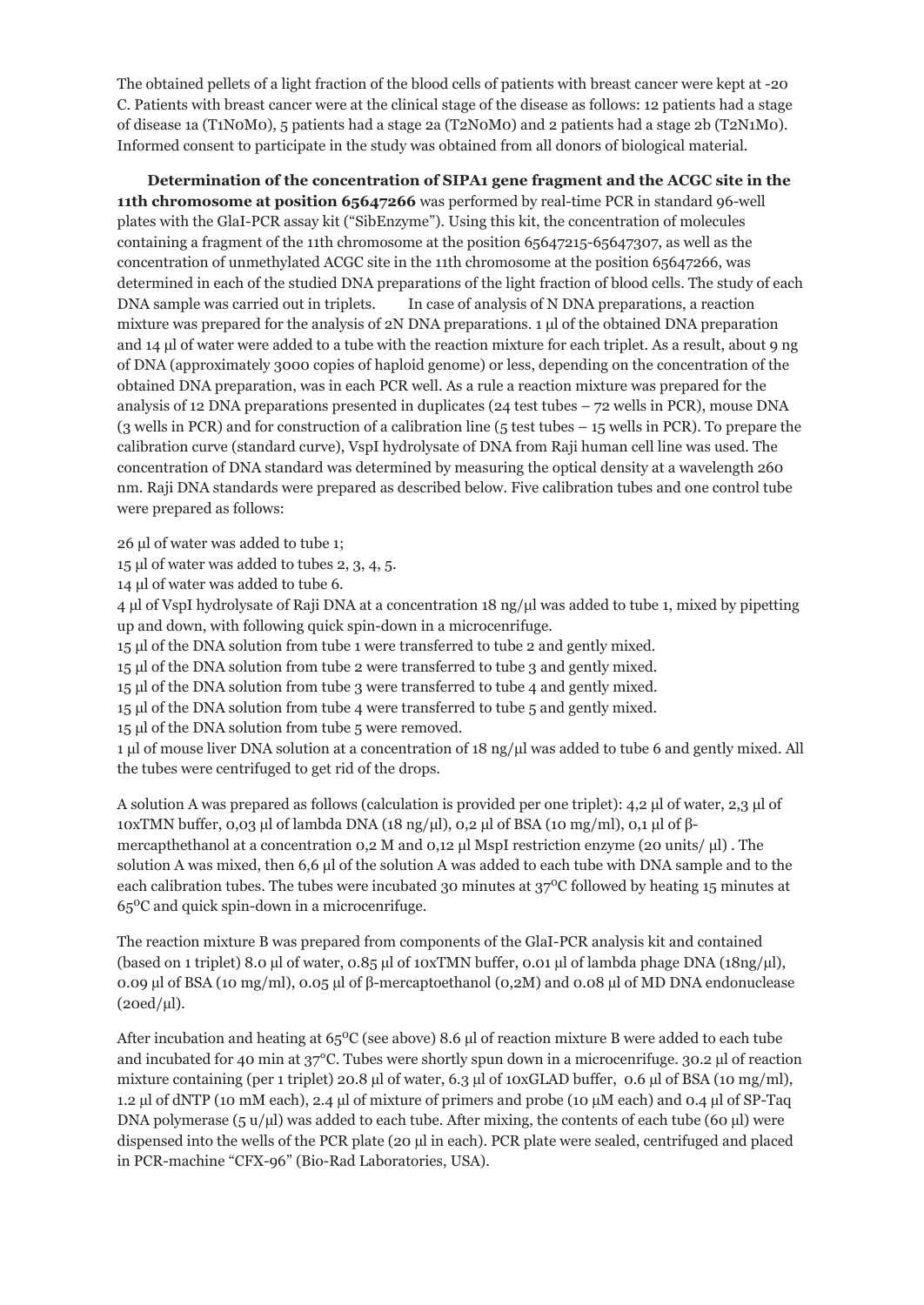Nucleotide sequences from the GenBank database [\(http://ncbi.nlm.nih.gov/genbank\)](http://ncbi.nlm.nih.gov/genbank) according to the version of the human genome GRCh38/hg38, the set of programs "Vector NTI 11.5" (Invitrogen, USA) and the online resource "BLAST" [\(http://blast.ncbi.nlm.nih.gov\)](http://blast.ncbi.nlm.nih.gov/) were used to design a structure of specific primers and probes. A structure of the primers and fluorescently labeled probe used in the work is shown below:

SIPA1F 5' TGG TGC CCT CGG GTA AGC G 3' SIPA1R 5′ CCC AGG CCA CAC GGA ACT TTC 3′ SIPA1Z 5′ FAM-CCA CCG CCC GAG GGA TGA AGA CC-BHQ1 3'

Real-time PCR of Raji DNA standards and duplicates of 12 DNA samples of light fraction of blood cells was performed as follows: at  $95^{\circ}$ C – 3 min; 5 "blind" cycles:  $95^{\circ}$ C – 10 sec,  $67^{\circ}$ C (with a decrease of 0.5°C in each subsequent cycle — 20 sec,  $72^{\circ}\text{C} - 5$  sec,  $75^{\circ}\text{C} - 5$  sec; 40 cycles:  $95^{\circ}\text{C} - 10$  sec,  $64^{\circ}\text{C} -$ 20 sec (with detection of a fluorescent signal in the FAM channel),  $72^{\circ}C - 5$  sec,  $75^{\circ}C - 5$  sec.

After PCR, a number of DNA molecules with a fragment of SIPA1 gene and a number of DNA molecules with unmethylated ACGC sites located in the 11th chromosome at the position 65647266, in 0.33 µ of the studied DNA preparations were determined using the software "Bio-Rad CFX Manager V. 2.1".

# Results and Discussion

#### **Isolation of DNA from a light fraction of the blood cells of donors and BC patients.**

Preparation of a light fraction of the blood cells of patients and donors and subsequent DNA isolation was carried out as described in "Materials and Methods". Blood sampling was performed in the morning on an empty stomach from a vein to vacutainers with EDTA. DNA was purified using a kit for DNA isolation from a light fraction of the blood cells according to the manufacture instructions with some changes as described in "Materials and methods". The procedure of the cells pellet preparation and DNA purification takes 5-6 hours. In our work, DNA was isolated from a light fraction of the blood cells of 19 patients with BC and 28 conditionally healthy donors. Blood sampling was carried out only from the primary patients at their admission to the hospital. Histological data on the tumor (TMN) were obtained after surgery. Table 1 presents data on donors and patients including the number (column 1), sex (column 2), and age (column 3). Column 4 shows TMN data of patients with breast cancer. The donors included 25 women and 3 men between the ages of 28 and 72. In the list of patients with BC an age of women ranged from 31 to 78 years. At the same time, as can be seen from the table, 17 from 19 DNA preparations were obtained from early stage breast cancer patients (up to stage 2B).

#### **Table 1**

**Data on DNA preparations and results of GlaI-PCR assay of SIPA1 gene fragment and ACGC site within it.**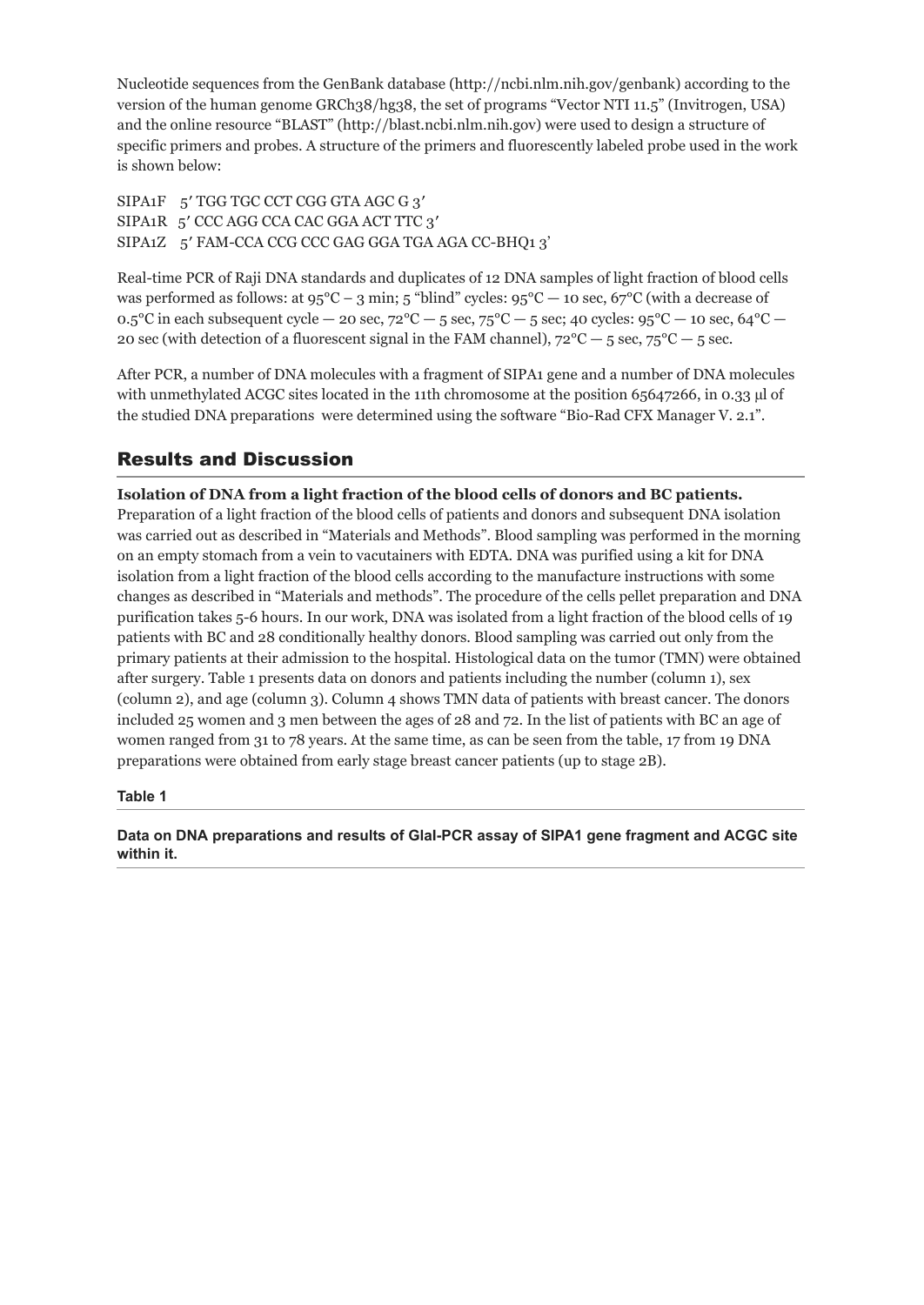| N                                  | sex          | age      | diagnosis                         | number of    | number of    | number of    | an avarage number        | number of   | number of   | number of   | an avarage number  | an avarage number of |
|------------------------------------|--------------|----------|-----------------------------------|--------------|--------------|--------------|--------------------------|-------------|-------------|-------------|--------------------|----------------------|
|                                    |              |          |                                   | SIPA1 gene   | SIPA1 gene   | SIPA1 gene   | of SIPA1 gene            | <b>ACGC</b> | <b>ACGC</b> | <b>ACGC</b> | of ACGC sites/0,33 | ACGC sites/an        |
|                                    |              |          |                                   | fragments/   | fragments/   | fragments/   | fragments/0,33 $\mu$ l ± | sites/0,33  | sites/0,33  | sites/0,33  | µI ± stadard error | avarage number of    |
|                                    |              |          |                                   | $0.33 \mu$   | $0.33 \mu$   | $0.33 \mu$   | standard error           | μI          | μI          | μI          |                    | SIPA1 gene fragments |
|                                    |              |          |                                   |              |              |              |                          |             |             |             |                    |                      |
| d1                                 | f            | 63       |                                   | 3210         | 3310         | 2910         | 3143±120                 | 83          | 84          | 81          | 83±1               | 2,6%                 |
| d2                                 | f<br>f       | 56<br>57 |                                   | 2770<br>1530 | 2960<br>1510 | 2680<br>1520 | 2803±83<br>1520±6        | 67<br>28    | 65<br>29    | 66<br>39    | 66±1<br>32±4       | 2,4%<br>2,1%         |
| d3<br>d4                           | f            | 28       |                                   | 2300         | 2220         | 2290         | 2270±25                  | 43          | 48          | 68          | 53±8               | 2,3%                 |
| d5                                 | m            | 31       |                                   | 2320         | 2410         | 2350         | 2360±26                  | 54          | 43          | 49          | 49±3               | 2,1%                 |
| d6                                 | m            | 39       |                                   | 1590         | 1500         | 1800         | 1630±89                  | 29          | 22          | 25          | $25 + 2$           | 1,6%                 |
| d7                                 | f            | 32       |                                   | 2430         | 2280         | 2930         | 2547±196                 | 48          | 44          | 49          | $47 + 2$           | 1,8%                 |
| d8                                 | m            | 41       |                                   | 965          | 1040         | 1250         | 1085±85                  | 24          | 27          | 22          | 24±1               | 2,2%                 |
| d9                                 | Ŧ            | 25       |                                   | 1970         | 2110         | 2370         | 2150±117                 | 51          | 49          | 64          | 55±5               | 2,5%                 |
| d10                                | f            | 56       |                                   | 2530         | 2680         | 2910         | 2707±111                 | 81          | 88          | 75          | 81±4               | 3,0%                 |
| d11                                | f            | 72       |                                   | 2660         | 2560         | 2790         | 2670±67                  | 78          | 78          | 65          | $74 + 4$           | 2,8%                 |
| d12                                | f            | 67       |                                   | 2720         | 2820         | 2910         | 2817±55                  | 76          | 63          | 57          | 65±6               | 2,3%                 |
| d13                                | f            | 36       |                                   | 2420         | 2610         | 2680         | 2570±78                  | 83          | 69          | 70          | 74±5               | 2,9%                 |
| d14                                | f            | 48       |                                   | 3170         | 2990         | 2810         | 2990±104                 | 106         | 92          | 85          | 94±6               | 3,2%                 |
| d15                                | f            | 66       |                                   | 2600         | 2820         | 2270         | 2563±160                 | 62          | 56          | 71          | 63±4               | 2,5%                 |
| d16                                | f            | 45       |                                   | 2840         | 2940         | 2740         | 2840±58                  | 86          | 89          | 78          | 84 <sub>±3</sub>   | 2,9%                 |
| d17                                | f            | 41       |                                   | 1030         | 1230         | 1090         | 1117±59                  | 54          | 35          | 65          | 51±9               | 4,6%                 |
| d18                                | f            | 66       |                                   | 2090         | 2110         | 2160         | 2120±21                  | 100         | 72          | 62          | 78±11              | 3,7%                 |
| d19                                | f            | 62       |                                   | 4490         | 4490         | 4520         | 4500±10                  | 181         | 158         | 141         | $160 + 12$         | 3,6%                 |
| d20                                | f            | 62       |                                   | 1170         | 1430         | 1120         | 1240±96                  | 19          | 33          | 32          | $28 + 5$           | 2,3%                 |
| d21                                | f            | 65       |                                   | 1590         | 1600         | 1370         | 1520±75                  | 29          | 33          | 33          | $32+1$             | 2,1%                 |
| d22                                | f            | 45       |                                   | 2090         | 2140         | 1630         | 1953±162                 | 40          | 41          | 41          | $41\pm0$           | 2,1%                 |
| d23                                | f            | 46       |                                   | 2060         | 2130         | 1900         | 2030±68                  | 69          | 59          | 56          | 61±4               | 3,0%                 |
| d24                                | f            | 64       |                                   | 1620         | 1720         | 1560         | 1633±47                  | 55          | 44          | 44          | $48 + 4$           | 2,9%                 |
| d25                                | f            | 60       |                                   | 2760         | 2760         | 3020         | 2847±87                  | 112         | 75          | 82          | 90±11              | 2,8%                 |
| d26                                | f            | 52       |                                   | 1960         | 2500         | 2260         | 2240±156                 | 53          | 35          | 45          | 44±5               | 2,0%                 |
| d27                                | f            | 62       |                                   | 2180         | 1980         | 2190         | 2117±68                  | 64          | 57          | 60          | 60±2               | 2,8%                 |
| d28                                | f            | 63       |                                   | 2190         | 2190         | 2370         | 2250±60                  | 73          | 84<br>130   | 74          | $77 + 4$           | 3,4%                 |
| BC <sub>1</sub>                    | $\mathbf{f}$ | 50       | BCT2N1MO2bcT                      | 1720<br>1790 | 1770<br>1760 | 1980         | 1823±80                  | 102<br>143  | 95          | 105         | $112 + 9$          | 6,2%<br>6,4%         |
| BC <sub>2</sub><br>BC <sub>2</sub> | f<br>f       | 58<br>70 | BCT1NOMO 1a cT<br>BC T2N0M0 2a CT | 2010         | 1610         | 1890<br>1720 | 1813±39<br>1780±119      | 70          | 58          | 108<br>79   | 115±14<br>69±6     |                      |
| BC4                                | f            | 62       | BC T2N1M0 2b CT                   | 4140         | 4200         | 4650         | 4330±161                 | 174         | 160         | 106         | 147±21             | 3,9%<br>3,4%         |
| BC5                                | f            | 66       | BC T2N0M0 2a CT                   | 2820         | 3080         | 3070         | 2990±85                  | 76          | 85          | 78          | 80±3               | 2,7%                 |
| BC <sub>6</sub>                    | f            | 69       | BC T1N0M0 1a CT                   | 2390         | 2340         | 2420         | 2383±23                  | 86          | 68          | 77          | 77±5               | 3,2%                 |
| BC7                                | f            | 65       | BC T1N0M0 1a cT                   | 3040         | 3190         | 3320         | 3183±81                  | 94          | 116         | 127         | $112 + 10$         | 3,5%                 |
| BC <sub>8</sub>                    | f            | 73       | BC T2N0M0 2a cT                   | 2860         | 2900         | 2560         | 2773±107                 | 66          | 79          | 53          | 66±8               | 2,4%                 |
| BC9                                | f            | 65       | BC T1N0M0 1a CT                   | 2890         | 2910         | 2520         | 2773±127                 | 63          | 60          | 67          | $63+2$             | 2,3%                 |
| <b>BC10</b>                        | f            | 58       | BC T1N0M0 1a cT                   | 3170         | 3120         | 3010         | 3100±47                  | 128         | 112         | 155         | $132 + 13$         | 4,2%                 |
| <b>BC11</b>                        | f            | 58       | BC T1N0M0 1a cT                   | 2640         | 2900         | 2850         | 2797±80                  | 68          | 65          | 100         | 78±11              | 2,7%                 |
| <b>BC12</b>                        | f            | 70       | BC T1N0M0 1a cT                   | 2890         | 2960         | 2900         | 2917±22                  | 143         | 142         | 168         | $151 + 9$          | 5,2%                 |
| <b>BC13</b>                        | f            | 65       | BC T1N0M0 1a cT                   | 2940         | 2870         | 2960         | 2923±27                  | 70          | 61          | 72          | 68±3               | 2,3%                 |
| <b>BC14</b>                        | f            | 50       | BC T2N0M0 2a cT                   | 2610         | 2760         | 3100         | 2823±145                 | 52          | 48          | 68          | 56±6               | 2,0%                 |
| <b>BC15</b>                        | f            | 78       | BC T2N0M0 2a cT                   | 2780         | 2990         | 2620         | 2797±107                 | 116         | 89          | 109         | $105 + 8$          | 3,7%                 |
| <b>BC16</b>                        | f            | 31       | BC T1N0M0 1a CT                   | 3110         | 3050         | 2840         | 3000±82                  | 92          | 112         | 114         | 106±7              | 3,5%                 |
| <b>BC17</b>                        | f            | 50       | BC T1N0M0 1a CT                   | 2710         | 2990         | 3030         | 2910±101                 | 140         | 123         | 171         | $145 + 14$         | 5,0%                 |
| <b>BC18</b>                        | Ŧ            | 63       | BC T1N0M0 1a cT                   | 3040         | 3170         | 2940         | 3050±67                  | 117         | 96          | 125         | $113 + 9$          | 3,7%                 |
| <b>BC19</b>                        | f            | 67       | BC T1N0M0 1a cT                   | 2750         | 3110         | 3180         | 3013±133                 | 113         | 86          | 120         | $106 + 10$         | 3,5%                 |

**Structure of the studied fragment of the SIPA1 gene.** The DNA fragment studied in this work is located in the 11th chromosome in the region of the SIPA1 gene at the position 65647215-65647307. The structure of the analyzed fragment is shown in figure 1, where the positions of the primers SIPA1F (yellow) and SIPA1R (brown), the SIPA1z probe (green) and the analyzed ACGC site (red) are indicated.

#### **Figure 1. Structure of the analyzed fragment of SIPA1 gene**

#### TGGTGCCCTCGGGTAAGCGACTTCTGGTCTTCATCCCTCGGGCGGTGGCACACGCGCCCTCGGGG ACTGTGGAAAGTTCCGTGTGGCCTGGG

**Determination of the number of the SIPA1 gene fragment copies in the DNA preparations of the light fraction of blood cells.** Figure 2 shows the curves of fluorescence accumulation during real-time PCR in course of determination of the number of the SIPA1 gene fragment copies in VspI hydrolysates of Raji DNA at concentrations of 4000, 2000, 1000, 500, and 250 copies/20 µl, which were used as standards in this experiment. The figure also shows the fluorescence accumulation curves for DNA preparations from Raji and U-937 cell lines, as well as the D25 donor at a concentration of 3000 copies/20 µl. Each DNA sample was analyzed twice: with cleavage at site A(5mC)GC and without hydrolysis of this site. As described in "Materials and methods", the reactions were performed in triplets and a second part of the figure shows the obtained Cq values for each point in the triplet. By comparison with the Cq values obtained for the standards, the number of copies of the SIPA1 gene fragment in each experiment was determined, as well as the average value of the number of copies in the triplet. As can be seen from the presented results, the number of copies of the SIPA1 gene fragment in the analyzed preparations of donor DNA and cell lines is about 3000 in 20 µl, however, this value significantly decreases after cleavage of A(5mC)GC site and only 1.7% – 2.8% of DNA fragments remains intact.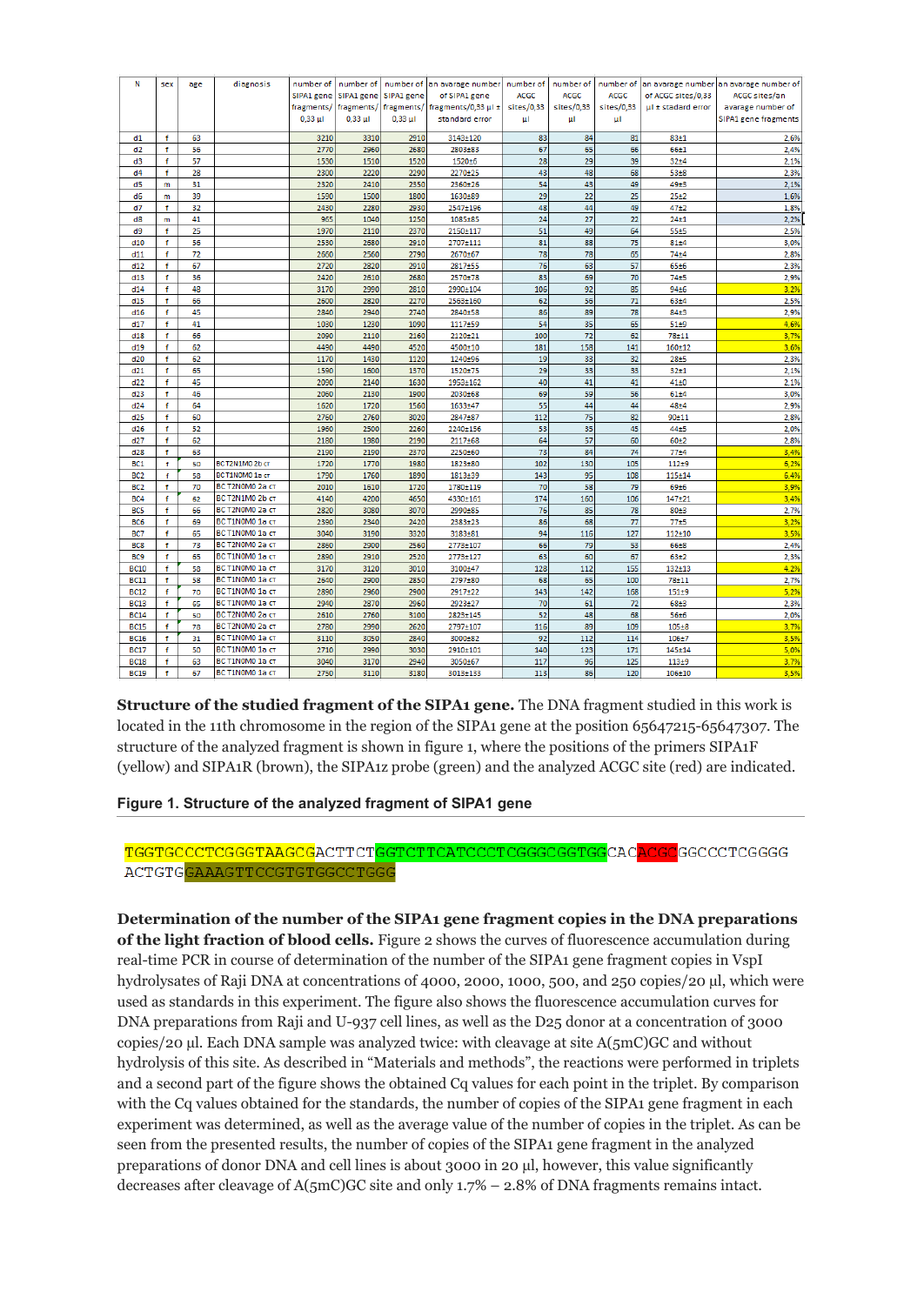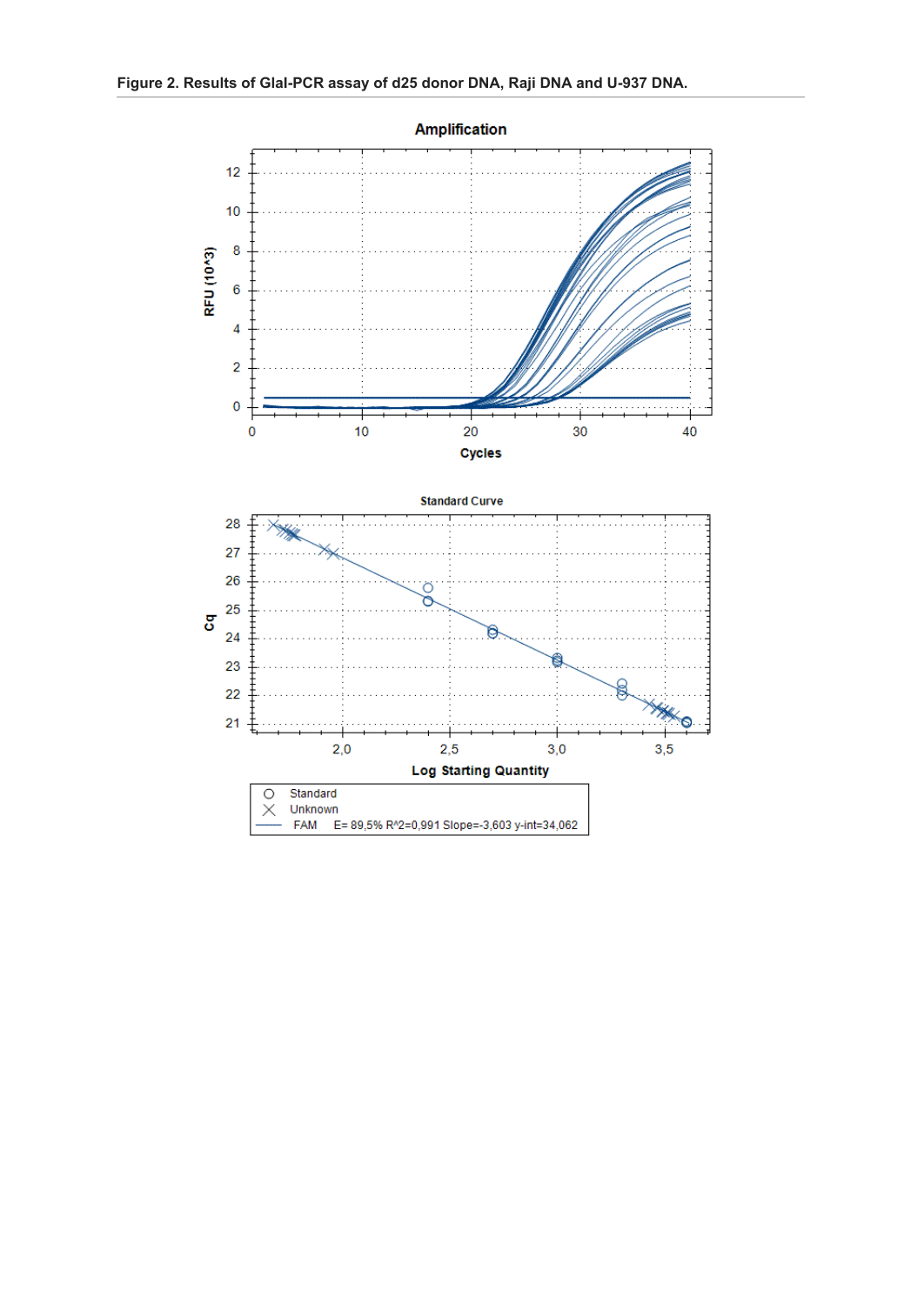|   | Target Content Sample | Cq      |       | Cq<br><b>Mean</b> | <b>Dev</b> | Cq Std. Starting Quantity<br>(SQ) | <b>Log Starting</b><br><b>Quantity</b> |              | SQ Mean SQ Std Dev |
|---|-----------------------|---------|-------|-------------------|------------|-----------------------------------|----------------------------------------|--------------|--------------------|
| B | Unkn-07               | raji    | 27,85 | 27,74             | 0,105      | 5,287E+01                         | 1,723                                  | $5,71E+01$   | 3,78E+00           |
| в | Unkn-07               | raji    | 27,70 | 27,74             | 0.105      | 5,835E+01                         | 1,766                                  | $5.71E + 01$ | 3.78E+00           |
| в | Unkn-07               | raji    | 27,65 | 27,74             | 0,105      | $6,011E+01$                       | 1,779                                  | 5,71E+01     | 3,78E+00           |
| А | Unkn-09               | raji    | 21,57 | 21,62             | 0,077      | 2,931E+03                         | 3,467                                  | 2,84E+03     | 1,38E+02           |
| А | Unkn-09               | raji    | 21,59 | 21.62             | 0.077      | 2.898E+03                         | 3,462                                  | 2.84E+03     | 1.38E+02           |
| A | Unkn-09               | raji    | 21,71 | 21,62             | 0,077      | 2.677E+03                         | 3,428                                  | 2,84E+03     | 1.38E+02           |
| B | Un $kn-15$            | $U-937$ | 28,02 | 27,83             | 0,172      | 4.768E+01                         | 1,678                                  | 5,39E+01     | 5,85E+00           |
| B | Unkn-15               | $U-937$ | 27,67 | 27,83             | 0,172      | 5.930E+01                         | 1,773                                  | $5.39E + 01$ | 5.85E+00           |
| B | <b>Unkn-15</b>        | $U-937$ | 27,80 | 27,83             | 0.172      | 5.458E+01                         | 1.737                                  | $5.39E + 01$ | 5.85E+00           |
| А | <b>Unkn-17</b>        | $U-937$ | 21,41 | 21,42             | 0,049      | 3,242E+03                         | 3,511                                  | 3,23E+03     | $1,01E+02$         |
| А | Unkn-17               | $U-937$ | 21.47 | 21.42             | 0,049      | 3.121E+03                         | 3.494                                  | 3.23E+03     | $1.01E + 02$       |
| A | <b>Unkn-17</b>        | $U-937$ | 21,38 | 21,42             | 0.049      | 3,321E+03                         | 3,521                                  | 3,23E+03     | $1,01E+02$         |
| B | <b>Unkn-19</b>        | d25     | 27,27 | 27,22             | 0,120      | 7.951E+01                         | 1,900                                  | $8.21E + 01$ | 6.40E+00           |
| B | Unkn-19               | d25     | 27,09 | 27,22             | 0,120      | 8,942E+01                         | 1,951                                  | 8,21E+01     | 6,40E+00           |
| B | Unkn-19               | d25     | 27,31 | 27,22             | 0,120      | 7.746E+01                         | 1,889                                  | $8,21E+01$   | 6.40E+00           |
| А | Unkn-21               | d25     | 21.57 | 21.55             | 0.019      | 2.995E+03                         | 3,476                                  | $3.02E + 03$ | $3.72E + 01$       |
| Α | Unkn-21               | d25     | 21,56 | 21,55             | 0,019      | 3,006E+03                         | 3,478                                  | $3,02E+03$   | $3,72E+01$         |
| А | <b>Unkn-21</b>        | d25     | 21.53 | 21.55             | 0,019      | 3.064E+03                         | 3,486                                  | $3.02E + 03$ | $3.72E + 01$       |
| А | Std-01                | r250    | 25,32 | 25,48             | 0,272      | 2.500E+02                         | 2,398                                  | 2,50E+02     | $0.00E + 00$       |
| А | Std-01                | r250    | 25,33 | 25,48             | 0,272      | 2,500E+02                         | 2,398                                  | 2,50E+02     | $0.00E + 00$       |
| А | Std-01                | r250    | 25,80 | 25,48             | 0,272      | 2.500E+02                         | 2.398                                  | 2,50E+02     | $0.00E + 00$       |
| А | $Std-03$              | r500    | 24,32 | 24,24             | 0,072      | 5.000E+02                         | 2,699                                  | 5,00E+02     | $0.00E + 00$       |
| А | $Std-03$              | r500    | 24,19 | 24,24             | 0,072      | 5,000E+02                         | 2,699                                  | 5,00E+02     | $0.00E + 00$       |
| А | $Std-03$              | r500    | 24,21 | 24,24             | 0,072      | 5,000E+02                         | 2,699                                  | 5,00E+02     | $0.00E + 00$       |
| А | <b>Std-05</b>         | r1000   | 23.24 | 23.25             | 0.076      | 1.000E+03                         | 3.000                                  | 1.00E+03     | $0.00E + 00$       |
| А | <b>Std-05</b>         | r1000   | 23,18 | 23,25             | 0,076      | 1,000E+03                         | 3,000                                  | 1.00E+03     | $0.00E + 00$       |
| А | <b>Std-05</b>         | r1000   | 23,33 | 23,25             | 0,076      | 1,000E+03                         | 3,000                                  | $1,00E+03$   | $0,00E+00$         |
| А | <b>Std-07</b>         | r2000   | 22,43 | 22.22             | 0.208      | 2.000E+03                         | 3,301                                  | 2,00E+03     | $0.00E + 00$       |
| А | Std-07                | r2000   | 22,02 | 22,22             | 0,208      | 2,000E+03                         | 3,301                                  | 2,00E+03     | $0.00E + 00$       |
| Α | <b>Std-07</b>         | r2000   | 22,20 | 22,22             | 0,208      | 2,000E+03                         | 3,301                                  | 2,00E+03     | $0,00E+00$         |
| A | Std-09                | r4000   | 21.05 | 21,07             | 0.028      | 4.000E+03                         | 3.602                                  | 4.00E+03     | $0.00E + 00$       |
| А | Std-09                | r4000   | 21,10 | 21,07             | 0,028      | 4,000E+03                         | 3,602                                  | 4,00E+03     | $0,00E+00$         |
| А | Std-09                | r4000   | 21,07 | 21,07             | 0,028      | 4.000E+03                         | 3,602                                  | 4.00E+03     | $0.00E + 00$       |

here:

A – SIPA1 DNA fragment in Chr11: 65647215 – 65647307

B – SIPA1 DNA fragment in Chr11: 65647215 – 65647307 cleaved at A(5mC)GC in position 65647266

Thus, concentration of analyzed preparations of donor and cell lines DNA is approximately the same, and the ACGC site in the SIPA1 gene is methylated by more than 97%.

At the next stage the number of copies of the SIPA1 gene fragment and the number of ACGC sites in 0.33 µl of the studied DNA preparations were determined in three experiments, for each of them the reaction mixture was prepared separately. At the same time, as described in "Materials and methods", in each experiment, the reaction was carried out in a triplet and the average value of the parameter was calculated.

Table 1 shows the determined values of the number of copies of the SIPA1 gene fragment (columns 5, 6, 7) and the number of ACGC sites (columns 9, 10, 11) in 0.33 µl of each DNA sample obtained by realtime PCR using the GlaI-PCR assay kit.

Column 8 and 12 show the average concentrations of the SIPA1 gene fragment and the ACGC site, respectively, for each DNA sample with indication of the standard error. As can be seen from Table 1, the obtained average values of the concentration of the SIPA1 DNA fragment (and, accordingly, genomic DNA) vary from 1085 (d8) to 4500 (d19) copies in 0.33 µl. At the same time, the number of DNA molecules containing unmethylated site ACGC in the 11th chromosome at position 65647266 varies from 24 (d8) to 160 (d19) in 0.33 µl.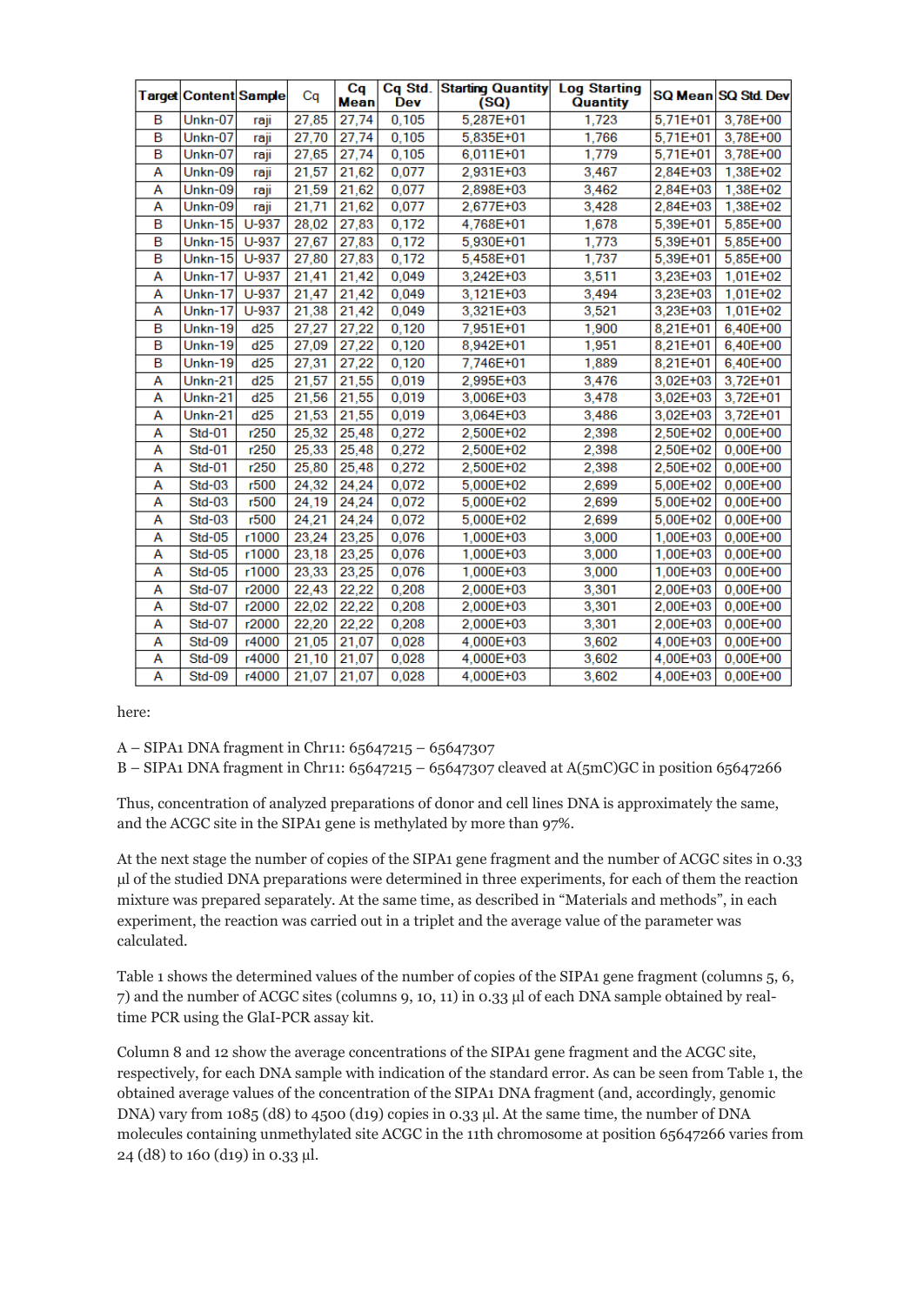**Determination of the proportion of DNA molecules containing unmethylated site ACGC in chromosome 11 at position 65647266.** The number of DNA molecules containing unmethylated site ACGC in chromosome 11 at position 65647266 was determined in relation to the total number of DNA molecules in the studied samples. This value was calculated dividing the average concentration of unmethylated ACGC sites (column 12 in table 1) by the average number of copies of genomic DNA in 0.33 µl (column 8 in table 1). In Table 1, column 13 shows the obtained values for the percentage of DNA molecules containing the unmethylated ACGC site on chromosome 11 at position 65647266.

As can be seen from the Table, less than 7% of the unmethylated ACGC sites in the SIPA1 gene are detected in all DNA samples. Thus, in the studied DNA samples, more than 93% of the sites in the SIPA1 gene are in the methylated form A(5mC)GC. The data in the Table also shows that in the most donor DNA preparations, the percentage of unmethylated sites is even lower (3% or less), which corresponds to the data presented in Figure 2. The percentage of unmethylated site ACGC in the SIPA1 gene in three male donors (d5, d6, and d8) does not significantly differ from this value in women and ranges from 1.6 to 2.2.

Meanwhile, 5 of the 28 donor DNA samples (less than 18%) have a methylation level of 3.2 to 4.6%. At the same time, only 6 of the 19 DNA samples of patients with breast cancer have a percentage of the unmethylated ACGC site in SIPA1 gene at the level of  $2.0\% - 2.7\%$ , while the remaining 13 DNA samples of patients with breast cancer (about 70%) have a percentage of unmethylated sites ranging from 3.2% to 6.4%. The data obtained allow to suggest that in case of approximately 2/3 of patients with early stages breast cancer, DNA of blood cells have demethylation of the A(5mC)GC site in SIPA1 gene at position 65647266.

The ACGC site in chromosome 11 at position 65647266 is located in the intron of the SIPA1 (signalinduced proliferation-associated 1) gene. According to the GeneHancer database [11] this position is located in the area of the GH11J065646 enhancer, which includes a binding site of the transcription factor CTCF. It was previously shown that methylation of the CTCF binding site leads to blocking of the enhancer function of this DNA site [12]. Apparently, in case of two-thirds of patients with breast cancer at the initial stages, in the DNA of blood cells involved in the process of recognition and destruction of the tumor cells, there is a demethylation of the site  $A(5mC)$ GC in the area of the enhancer GH11J065646, which leads to its activation [13].

The data presented in this paper can be used to develop a PCR test system that allows excluding breast cancer at early stages. All the work to analyze and exclude the diagnosis of breast cancer consists of the following steps:

- 1. preparation of the light fraction of blood cells,
- 2. isolation of DNA from the light fraction of blood cells,
- 3. real-time PCR determination of genomic DNA concentration,
- 4. determination by GlaI-PCR analysis of the concentration of the unmethylated site ACGC at position Chr11: 65647266 in DNA preparations from the light fraction of blood cells and
- 5. calculation of the proportion of DNA molecules containing an unmethylated ACGC site, expressed as a percentage of the total number of DNA molecules.

The GlaI-PCR assay does not require complex and expensive equipment and reagents, the study may be performed in a standard PCR laboratory during annual health examinations and blood tests.

We believe there is a change in methylation of other RCGY sites in the DNA of blood cells, which are involved in immune processes in course of breast carcinogenesis. A use of such sites (along with a studied ACGC at position Chr11: 65647266) for GlaI-PCR assay allows to develop a PCR test system with higher sensitivity and specificity. It is also interesting to study the methylation of RCGY sites and, in particular, ACGC site in the SIPA1 gene, in case of other diseases. The use of GlaI PCR assay to determine the changes in the level of methylation of RCGY sites in DNA preparations from a light fraction of blood cells may allow to develop the diagnostic method for excluding diseases, similar to the one described in this paper.

#### **Patent is pending**